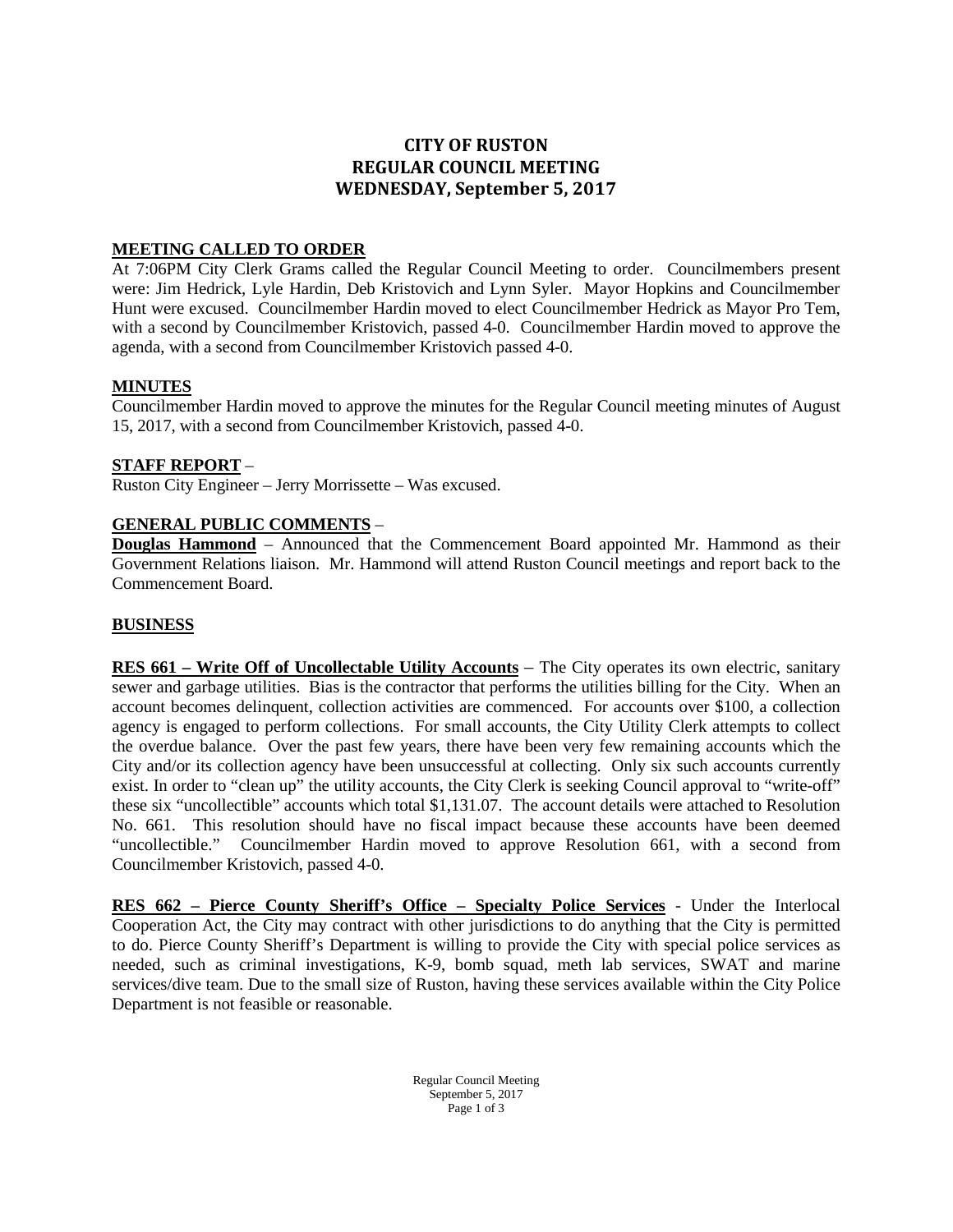CITY OF RUSTON Regular Council Minutes September 5, 2017

The Police Chief recommended entering into this Agreement so that if these services are ever needed, the City will be able to activate Pierce Co. Sheriff's Office to obtain these services. Currently, the City has an agreement for SWAT services as part of the Cooperative Cities SWAT team, however, members of that team recently lost a large civil case (\$15m+) in which its effectiveness and level of training were called into question. The City has not needed a SWAT response for a far back as anyone remembers.

The Agreement is valid for a one-year period but extends automatically on the anniversary date unless a party gives 90-days written notice of its intent to terminate the Agreement. The Agreement contains mutual indemnification provisions so that each party is only responsible for its own actions. The financial details of the Agreement are outlined below.

At the City's option, it can pay annually based on population, or pay per incident. The Chief recommends paying annually based on population as this should be well below the cost of a single incident.

The Rates for 2017 are below:

| Service           | <b>Incident Rate</b>                   | Per Capita    |
|-------------------|----------------------------------------|---------------|
| Canine            | No charge                              | No charge     |
| <b>SWAT</b>       | \$10,875                               | \$.40         |
| Hazardous Devices | No charge                              | No charge     |
| Lab Team          | No charge                              | No charge     |
| Air Ops           | No charge                              | No charge     |
| Detective         | \$106 hr., per officer (3 hr. minimum) | \$.93         |
| Forensic          | \$103 hr., per officer (3 hr. minimum) | \$.2          |
| Marine            | \$106 hr. per officer (3 hr. minimum)  | Not available |

## **2017 Specialized Services Rates**

Some services have no charge. Those that are charged have either an incident hourly rate or a per capita annual rate. At a population of 800, the SWAT per capita is \$320/year (versus \$10,875 for one call out), the Detective is \$744/year and the Forensic is \$160/year. Sum total this amounts to \$1,224 per year for access to all of these services. The cost for the per capita annual payment can come out of currently budgeted police funds. Councilmember Hardin moved to approve Resolution 662, with a second from Councilmember Kristovich, passed 4-0.

**CLAIMS/PAYROLL** – Councilmember Hardin moved to approve Claims and Payroll, with a second from Councilmember Kristovich, passed 4-0**.**